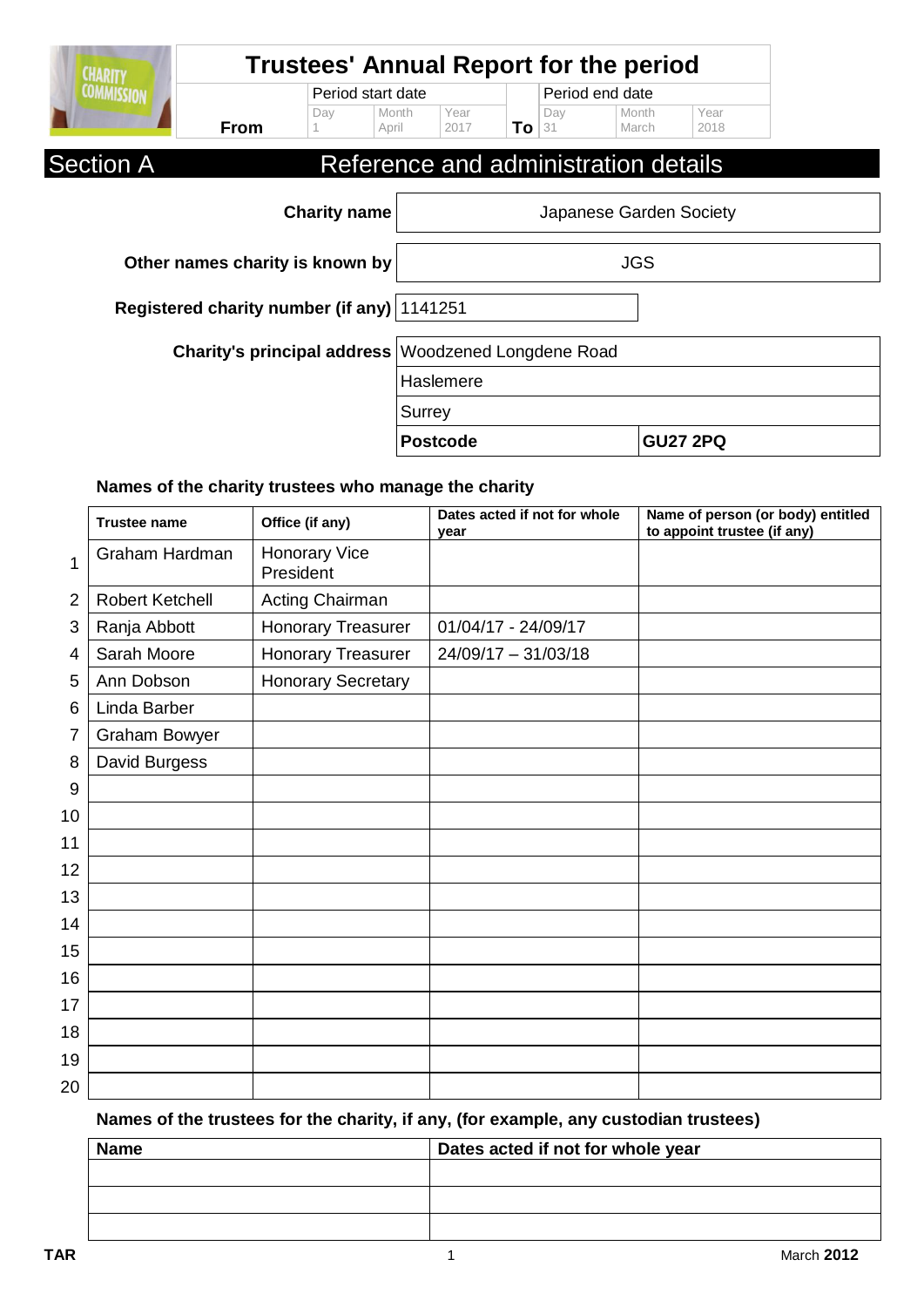### **Names and addresses of advisers (Optional information)**

| <b>Type of adviser</b> | <b>Name</b> | <b>Address</b> |
|------------------------|-------------|----------------|
|                        |             |                |
|                        |             |                |
|                        |             |                |
|                        |             |                |

#### **Name of chief executive or names of senior staff members (Optional information)**

## **Section B Structure, governance and management**

#### **Description of the charity's trusts**

| Type of governing document<br>(eg. trust deed, constitution)                                          | Constitution adopted 1 <sup>st</sup> April 2011                                                                                                                                                                                                                                                                                          |
|-------------------------------------------------------------------------------------------------------|------------------------------------------------------------------------------------------------------------------------------------------------------------------------------------------------------------------------------------------------------------------------------------------------------------------------------------------|
| How the charity is constituted<br>(eg. trust, association, company)                                   | Society consisting of 650 members.                                                                                                                                                                                                                                                                                                       |
| Trustee selection methods<br>(eg. appointed by, elected by)                                           | New trustees are appointed by the existing trustees from amongst the<br>membership. The constitution provides for a minimum of three trustees<br>With no maximum. Each trustee retires with effect from the end of an<br>annual general meeting but on giving notice stating intention shall be<br>eligible for re-election at that AGM. |
| Additional governance issues (Optional information)                                                   |                                                                                                                                                                                                                                                                                                                                          |
| You may choose to include<br>additional information, where<br>relevant, about:                        | Assisting the trustees are six committee members who form an important<br>link with the regions of England and Wales. They meet with trustees<br>quarterly and separate from the trustee's meetings, to support the day to<br>day running of the society through their individual experience and                                         |
| • policies and procedures<br>adopted for the induction and<br>training of trustees;                   | interests.<br>All trustees and committee members give of their time freely and receive<br>no renumeration or other benefits apart from legitimate, approved<br>expenses.                                                                                                                                                                 |
| • the charity's organisational<br>structure and any wider<br>network with which the charity<br>works; |                                                                                                                                                                                                                                                                                                                                          |
| • relationship with any related<br>parties;                                                           |                                                                                                                                                                                                                                                                                                                                          |
| • trustees' consideration of<br>major risks and the system<br>and procedures to manage<br>them.       |                                                                                                                                                                                                                                                                                                                                          |

## **Section C Objectives and activities**

**Summary of the objects of the charity set out in its governing document**

The objects of the Society are to advance the education of the public in the conservation, cultivation and propagation of Japanese Gardens through study, meetings, publications, lectures, shows, displays and visits to gardens.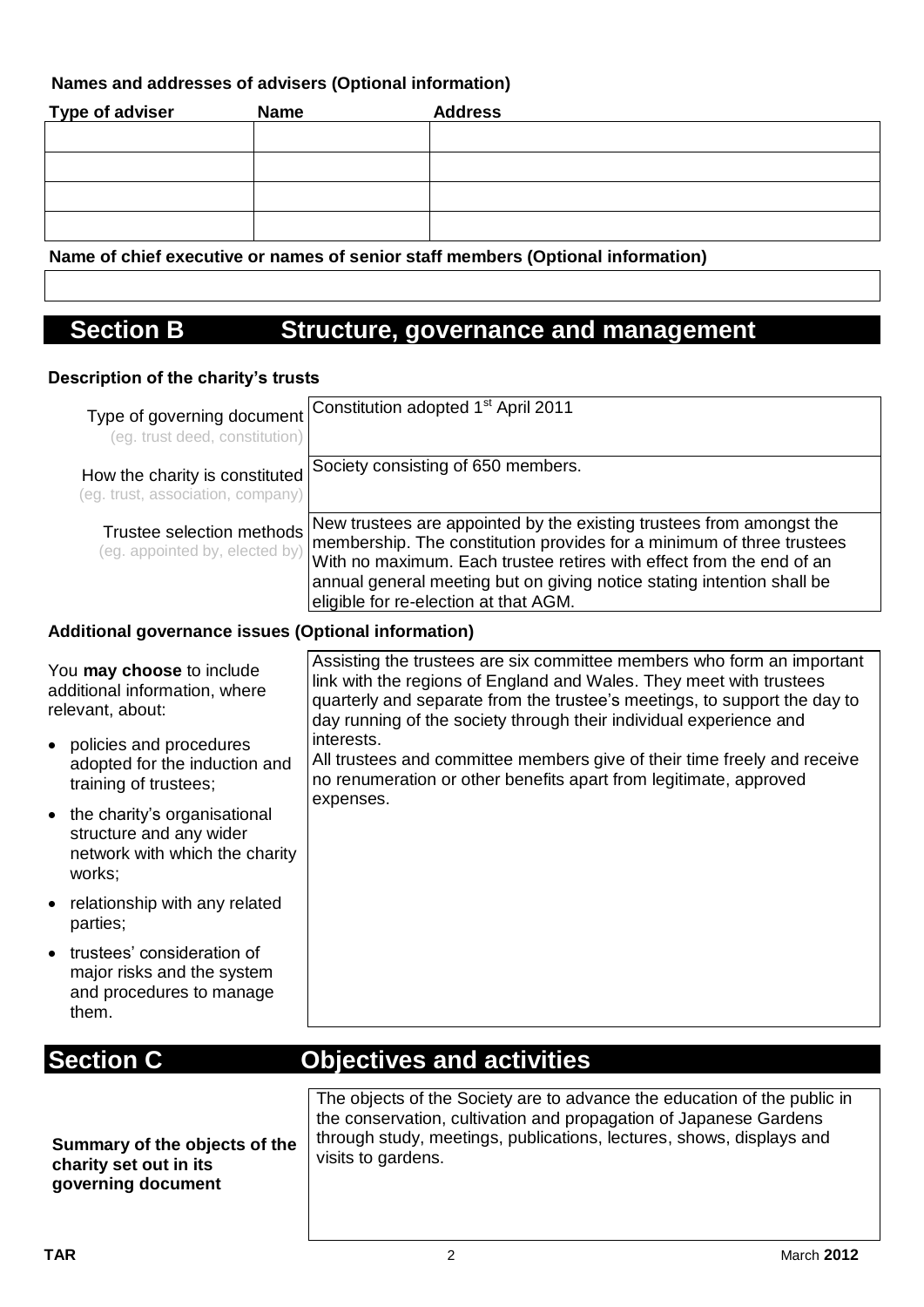|                                                                                                                             | The trustees give due regard to the Commission's guidance on public<br>benefit when planning activities for the year carrying out the objectives<br>through:<br>Meetings and lectures held in regions around England and Wales which<br>all are welcome to attend. |
|-----------------------------------------------------------------------------------------------------------------------------|--------------------------------------------------------------------------------------------------------------------------------------------------------------------------------------------------------------------------------------------------------------------|
|                                                                                                                             | Involvement with Japanese Gardens in the UK, including consultation on<br>restoration and renovation, design work,<br>help with construction and supporting garden staff, volunteer groups with<br>ongoing maintenance and support.                                |
| Summary of the main<br>activities undertaken for the<br>public benefit in relation to                                       | The publication of a quarterly journal, Shakkei, and the development of<br>booklets on related topics.                                                                                                                                                             |
| these objects (include within<br>this section the statutory<br>declaration that trustees have<br>had regard to the guidance | The introduction of an educational bursary scheme targeted at improving<br>knowledge and raising the level of expertise needed to enable the long-<br>term sustainability of Japanese gardens in the UK.                                                           |
| issued by the Charity<br><b>Commission on public</b><br>benefit)                                                            | Initiation of a network for professionals working in Japanese style<br>gardens across the UK to educate and provide gardening skills specific to<br>Japanese gardening. The first conference will be summer/autumn 2018.                                           |
|                                                                                                                             |                                                                                                                                                                                                                                                                    |
|                                                                                                                             |                                                                                                                                                                                                                                                                    |
|                                                                                                                             |                                                                                                                                                                                                                                                                    |

## **Additional details of objectives and activities (Optional information)**

Section D **Achievements and performance**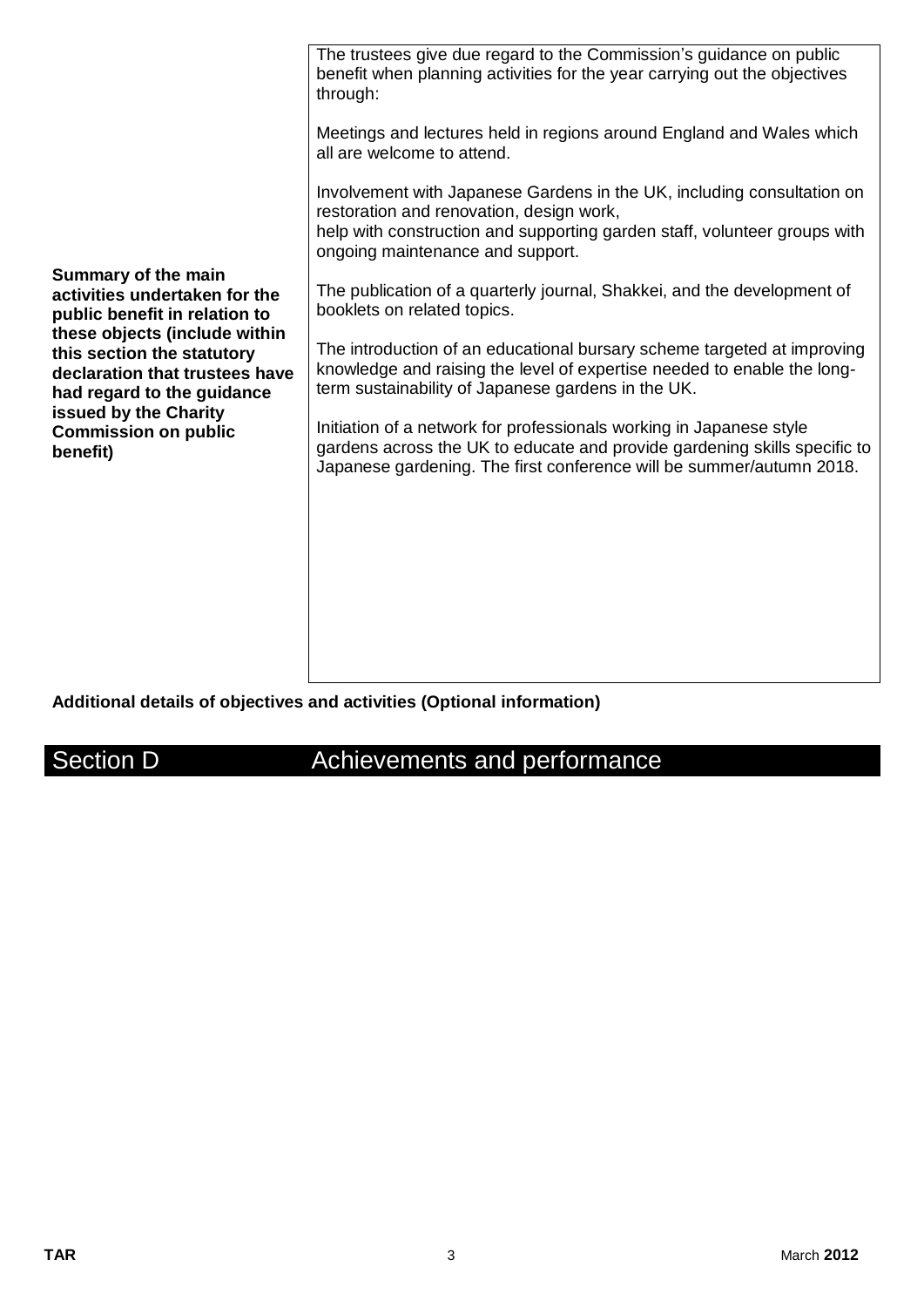| <b>Section D</b>                                                      | Achievements and performance                                                                                                                                                                                                                                                                                                                               |
|-----------------------------------------------------------------------|------------------------------------------------------------------------------------------------------------------------------------------------------------------------------------------------------------------------------------------------------------------------------------------------------------------------------------------------------------|
| Summary of the main<br>achievements of the charity<br>during the year | There were 65 individual day events including workshops and/or<br>maintenance, lectures, garden visits, cultural days and a two-day<br>conference in Cambridge: all available to the public.<br>The trustees are extremely grateful to all members for their support<br>to make these events a success: a considerable effort of many<br>hours.            |
|                                                                       | Involvement with Japanese Gardens in the UK.                                                                                                                                                                                                                                                                                                               |
|                                                                       | Design<br>National Botanic Garden of Wales: Design for restoration work, including<br>some elements of change to the garden. Case made to Japan for funding<br>for part of the work. Approval granted in May 2018. Further detailed<br>design work during 2018.                                                                                            |
|                                                                       | Valley Gardens, Harrogate: Ongoing design of rock arrangements and<br>planting. Design for the Japanese garden restoration started in 2016, but<br>continued through construction of the garden during 2017 and 2018.                                                                                                                                      |
|                                                                       | <b>Consultation</b><br>Rivington, Lancashire: Consultation visits on the renovation of the<br>Japanese garden in the Lord Leverhulme Estate. Advice on dealing with<br>trees and potential for additional rock arrangements. Advice on the<br>nature of the original design and how best it can be interpreted. Ongoing<br>- further consultations in 2018 |
|                                                                       | Shared Moon Garden, Westlakes Business Park, Whitehaven, Cumbria:<br>Consultation and report on renovation work required. 3 visits to site.                                                                                                                                                                                                                |
|                                                                       | Hammersmith Park, London: Consultation on development programme in<br>the park.                                                                                                                                                                                                                                                                            |
|                                                                       | Gatton Park Trust: proposed to Japanese Embassy for inclusion in cherry<br>tree planting programme.                                                                                                                                                                                                                                                        |
|                                                                       | <b>Construction</b><br>Valley Gardens, Harrogate: Construction of rock arrangements and rock-<br>work along the stream and waterfall. Several visits, 5 volunteers<br>involved. Ongoing assistance with construction work supporting the<br>Friends of Valley Gardens.                                                                                     |
|                                                                       | <b>Maintenance</b><br>Walkden Gardens, Sale, Cheshire: Monthly working parties                                                                                                                                                                                                                                                                             |
|                                                                       | Tatton Park, Knutsford, Cheshire: Twice yearly visits to assist garden<br>staff in major pruning work. Includes consultation advice.                                                                                                                                                                                                                       |
|                                                                       | Willowbrook Hospice, Prescot, Merseyside: Twice yearly visits to provide<br>expert pruning advice and support                                                                                                                                                                                                                                              |
|                                                                       | Bury Hospice, Lancashire: Twice yearly visits to provide pruning advice<br>and support.                                                                                                                                                                                                                                                                    |
|                                                                       | Great Ormond Street Hospital: monthly visits to provide pruning and<br>general maintenance including consultation work with director of<br>development.<br>Gatton Park Trust: two maintenance visits to provide help and advice on                                                                                                                         |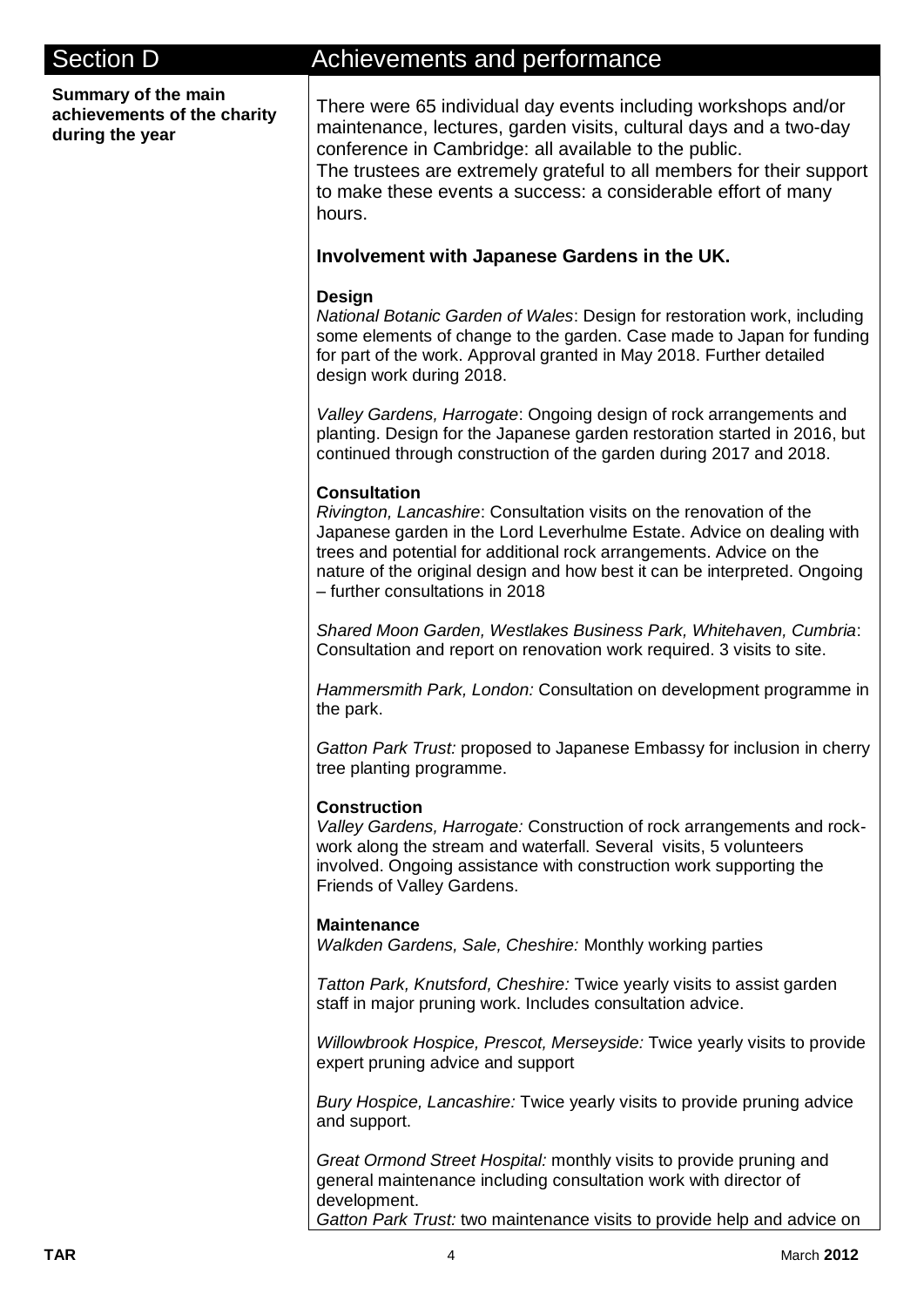### Section D **Achievements** and performance

pruning to the regular garden volunteers.

#### **Bursary scheme:**

There was a total of four applications during the year. Three were awarded the full bursary of £750: one to attend the Intensive Garden Seminar at Kyoto University of Art and Design and two contributions towards attendance at Portland [Oregon] Japanese Garden Seminar and NAJGA Conference. The fourth application was vague with no definite project and was refused.

Our exhibition material was well received at RHS Harlow Carr, Harrogate where it was on display during January and February.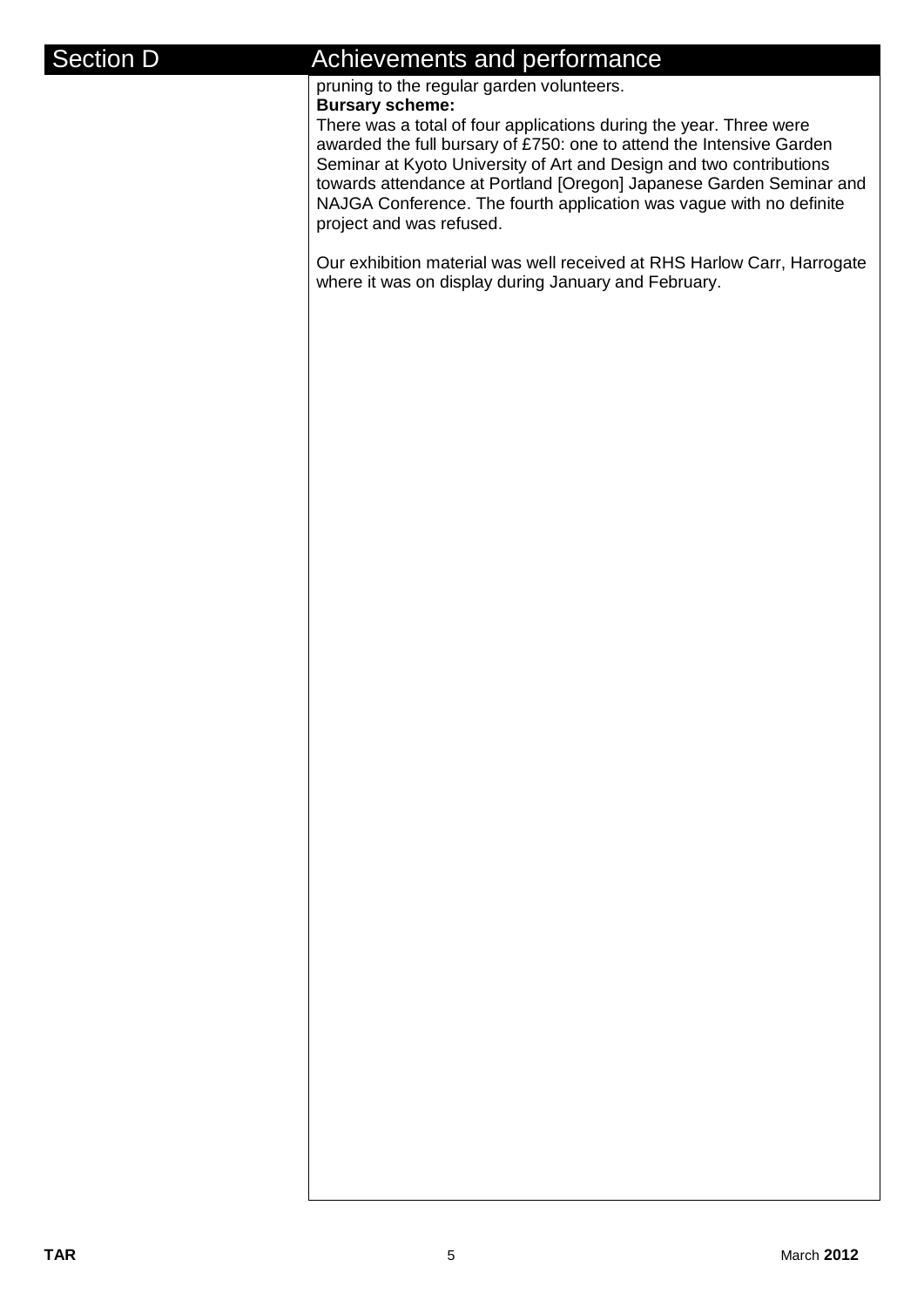| <b>Section E</b>                                               | <b>Financial review</b>                                                                                                                                                                                                                                                                                                                                                                                                                                                                                                                                                                                                                                                                                                                                                                                                                                                                                                                |
|----------------------------------------------------------------|----------------------------------------------------------------------------------------------------------------------------------------------------------------------------------------------------------------------------------------------------------------------------------------------------------------------------------------------------------------------------------------------------------------------------------------------------------------------------------------------------------------------------------------------------------------------------------------------------------------------------------------------------------------------------------------------------------------------------------------------------------------------------------------------------------------------------------------------------------------------------------------------------------------------------------------|
| <b>Brief statement of the</b><br>charity's policy on reserves  | We hold a total of £53,354 of unrestricted funds at the bank.<br>These funds are held in order to meet any unforeseen expenditure that<br>may occur, for example meeting professional production costs of our<br>journal should we lose our volunteer team, a minimum of £10.000 per<br>year. There is also a need to have the funds to upgrade related hard and<br>software from time to time.<br>There is an ongoing cost involved in updating and replacing damaged<br>parts of the Vision of Paradise exhibition material to which our first<br>published booklet is related and the production costs of further booklets<br>which are being developed.<br>However, the trustees are aware that these reserves are excessive and<br>the new bursary scheme is a start at reducing these funds while providing<br>benefit.<br>The trustees are also conscious of the fact that there is no written<br>reserves policy at this time. |
| Details of any funds materially<br>in deficit                  |                                                                                                                                                                                                                                                                                                                                                                                                                                                                                                                                                                                                                                                                                                                                                                                                                                                                                                                                        |
| <b>Further financial review details (Optional information)</b> |                                                                                                                                                                                                                                                                                                                                                                                                                                                                                                                                                                                                                                                                                                                                                                                                                                                                                                                                        |

| You may choose to include<br>additional information, where<br>relevant about:<br>the charity's principal<br>sources of funds (including<br>any fundraising);<br>how expenditure has<br>supported the key objectives<br>of the charity;<br>investment policy and<br>objectives including any<br>ethical investment policy<br>adopted. | Our main source of funds is from membership subscriptions.<br>Gift Aid was a significant amount this year because of a technical<br>problem which resulted in it not being claimed for three years.<br>We also received grants from the Great Britain Sasakawa Foundation of<br>£3000 and £1000 from the Japan Society. There were also donations<br>from a society member.<br>The single largest expenditure is the printing costs of the journal and with<br>so much volunteer help expenses are kept to a minimum.<br>The society was able to stage a two-day conference at the Kaetsu Centre<br>in Cambridge which attracted international speakers and a wide audience<br>from around the UK.<br>We were also able to participate in large events such as RHS Tatton and<br>Cardiff Shows reaching a large number of the general public in a short<br>space of time. |
|--------------------------------------------------------------------------------------------------------------------------------------------------------------------------------------------------------------------------------------------------------------------------------------------------------------------------------------|---------------------------------------------------------------------------------------------------------------------------------------------------------------------------------------------------------------------------------------------------------------------------------------------------------------------------------------------------------------------------------------------------------------------------------------------------------------------------------------------------------------------------------------------------------------------------------------------------------------------------------------------------------------------------------------------------------------------------------------------------------------------------------------------------------------------------------------------------------------------------|
|--------------------------------------------------------------------------------------------------------------------------------------------------------------------------------------------------------------------------------------------------------------------------------------------------------------------------------------|---------------------------------------------------------------------------------------------------------------------------------------------------------------------------------------------------------------------------------------------------------------------------------------------------------------------------------------------------------------------------------------------------------------------------------------------------------------------------------------------------------------------------------------------------------------------------------------------------------------------------------------------------------------------------------------------------------------------------------------------------------------------------------------------------------------------------------------------------------------------------|

# **Section F Other optional information**

## **Section G** Declaration

**The trustees declare that they have approved the trustees' report above.** 

**Signed on behalf of the charity's trustees**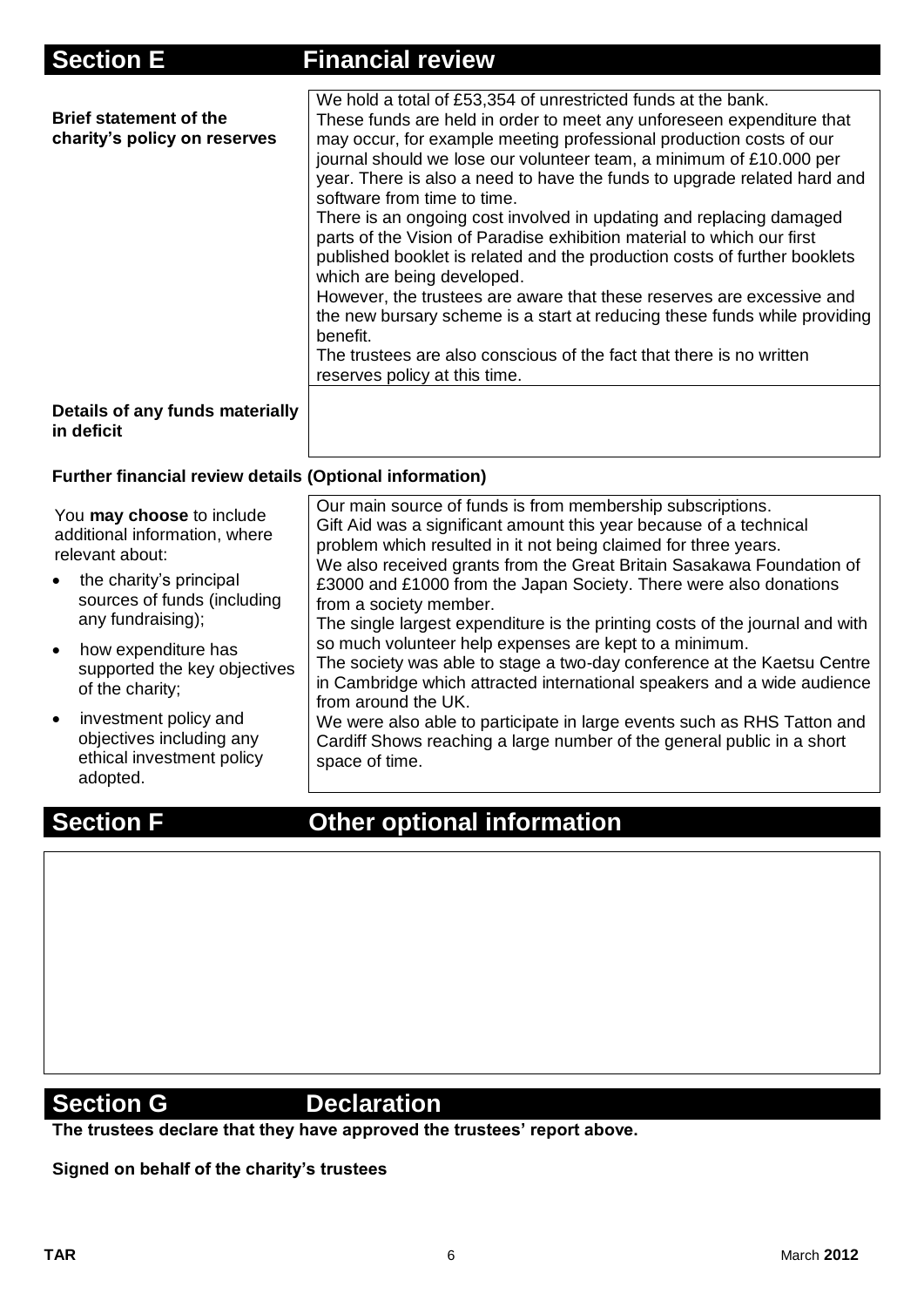| Signature(s)                                              |                                  |  |
|-----------------------------------------------------------|----------------------------------|--|
|                                                           | Full name(s) Ann Patricia Dobson |  |
| Position (eg Secretary, Chair, Honorary Secretary<br>etc) |                                  |  |
| <b>Date</b>                                               | 2/18                             |  |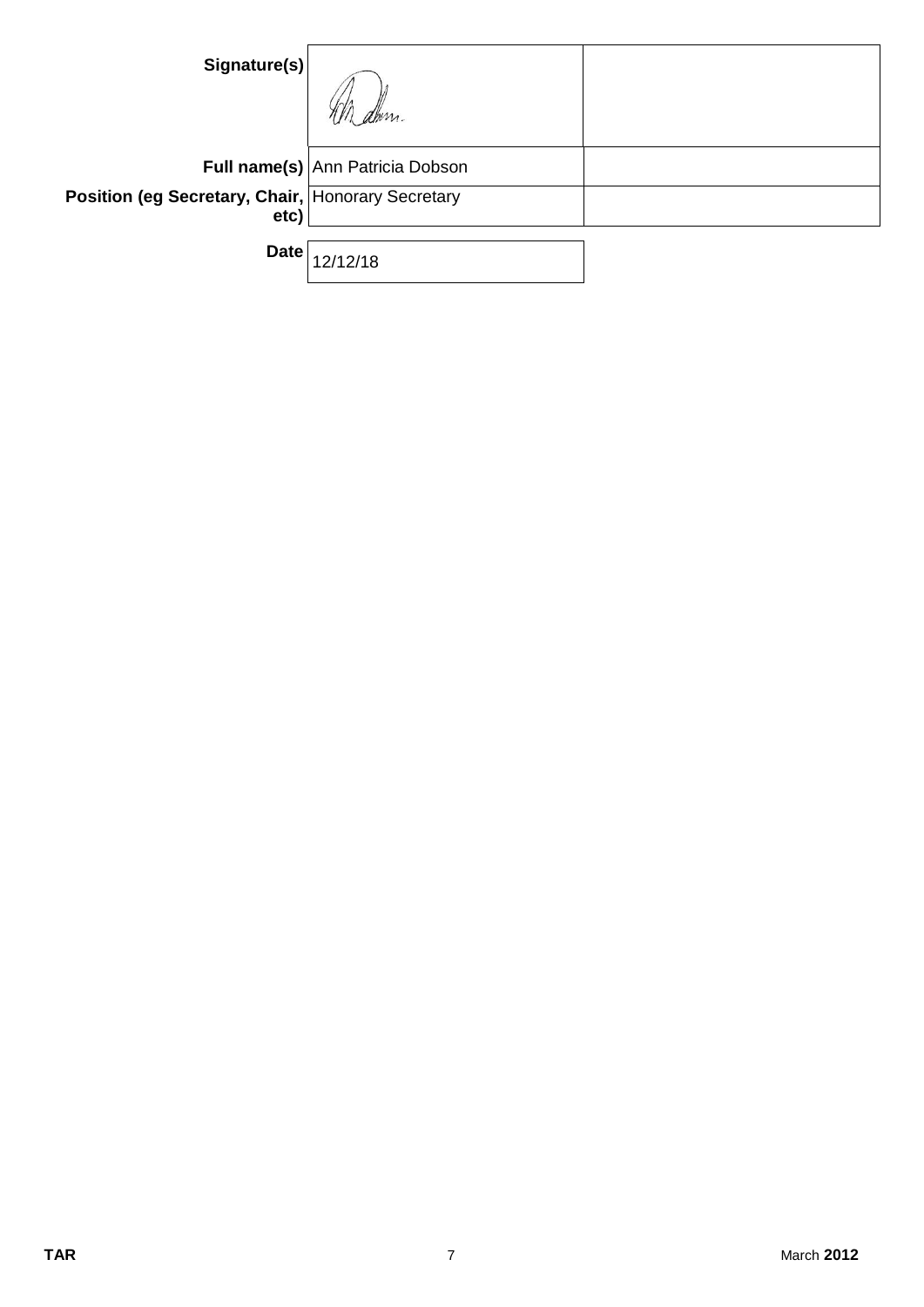|                                                                       |                                                                                                                                            | <b>JAPANESE GARDEN SOCIETY</b>        |                  |                                     |                 |        |
|-----------------------------------------------------------------------|--------------------------------------------------------------------------------------------------------------------------------------------|---------------------------------------|------------------|-------------------------------------|-----------------|--------|
|                                                                       | Receipts and payments account for the year ended 31 March 2018                                                                             | 2018                                  |                  | 2017                                |                 |        |
| <b>INCOME</b>                                                         |                                                                                                                                            | щ                                     | Ч.               | $\ddot{\phantom{1}}$                | tą,             |        |
| Other income<br>Subscriptions                                         | VoP and other sales<br>Donations received<br><b>Bank interest</b><br>Advertising                                                           | $\overline{a}$<br>125<br>5,152<br>527 | 22,120           | 1,345<br>379<br>g<br>205            | 19,552          |        |
|                                                                       | Miscellaneous income                                                                                                                       | ¢                                     | 6,614<br>28,734  | $\bullet$                           | 2,022<br>21,574 |        |
| EXPENDITURE<br>Purchases                                              | Newsletter / other<br>Shakkei                                                                                                              | 8,096<br>259                          |                  | 10,646<br>$\overline{3}$            |                 |        |
| Direct expenses                                                       | Publicity / external liaison<br>Display material                                                                                           | 822<br>405                            | 8,355<br>1,227   | 186<br>134                          | 11,027          |        |
| Overheads                                                             | Postage, telephone, stationery<br>Committee expenses<br>Charges and interest<br>Computer expenses<br>Subscriptions<br>Insurance<br>Bursary | 180<br>250<br>1,322<br>1,054<br>262   | 3,568            | ă.<br>g<br>781<br>228<br>542<br>346 | 320<br>1,992    |        |
| Surplus income before events<br><b>EVENTS</b>                         |                                                                                                                                            |                                       | 13,150<br>15,584 |                                     | 13,339<br>8,235 | ◡<br>P |
| AGM                                                                   | Income<br>Costs                                                                                                                            | (15, 650)<br>(6, 283)<br>9367         |                  | (1, 531)<br>(931)<br>g              |                 |        |
| Cardiff RHS flower show<br>Midland region event<br>Tatton Show Garden | Costs<br>Casts<br>Costs                                                                                                                    | (1, 210)<br>(400)<br>[918]            | (8, 811)         | (570)<br>$\widehat{5}$              | (1,552)         | မ      |
| Surplus for the year                                                  |                                                                                                                                            |                                       | 6,773            |                                     | 6,683           |        |

Footnote:<br>1. 2017 accounts have been restated to reflect the Gift Aid claims due for 2016 and 2017<br>2. Donations received in 2018 totalling £4,000 were designated to fund the 2017 AGM and conference and therefore then tost

|                       |                                                                         |      | <b>APANESE GARDEN SOCIETY</b>  |    |      |        |
|-----------------------|-------------------------------------------------------------------------|------|--------------------------------|----|------|--------|
|                       |                                                                         |      | Balance sheet at 31 March 2018 |    |      |        |
|                       |                                                                         | 2018 |                                |    | 2017 |        |
| ASSETS                |                                                                         | ш    | یبه                            | 41 |      | щ      |
| <b>Current Assets</b> |                                                                         |      |                                |    |      |        |
| Cash                  | Cash at bank                                                            |      | 12,741                         |    |      | 9364   |
|                       | Cash at building society                                                |      | 32,639                         |    |      | 32,514 |
|                       | Cash at Paypal                                                          |      | 520                            |    |      | ï      |
|                       |                                                                         |      | 45,900                         |    |      | 41,878 |
|                       |                                                                         |      |                                |    |      |        |
| <b>Debtors</b>        | Gift Aid claims                                                         |      | 7,454                          |    |      | 4,780  |
|                       |                                                                         |      | 53.354                         |    |      | 46,658 |
| CAPITAL AND RESERVES  |                                                                         |      |                                |    |      |        |
|                       |                                                                         |      |                                |    |      |        |
|                       | Reserves b/f                                                            |      | 46,581                         |    |      | 39,975 |
|                       | Surplus for the year                                                    |      | 6773                           |    |      | 6,683  |
|                       |                                                                         |      | 53.354                         |    |      | 46,658 |
|                       |                                                                         |      |                                |    |      |        |
|                       |                                                                         |      |                                |    |      |        |
|                       | Approved by the committee on 4 August 2018 and signed on its behalf by: |      |                                |    |      |        |

Sound heave

Sarah Moore - Honorary Treasurer

Colm Ellis completed an independent examination of these accounts and submitted an<br>unqualified report in writing to the charity on  $\begin{array}{ccc} \mathbf{b} & \mathbf{f} \mathbf{v}_{\mathbf{v},\mathbf{v},\mathbf{v},\mathbf{v}} \mathbf{b} & \mathbf{T} & \mathbf{J} \mathbf{B} \end{array}$ 

J.J.

Colin Ellis - Independent Examiner

The Japanese Garden Society. Registered Charity No. 1141251